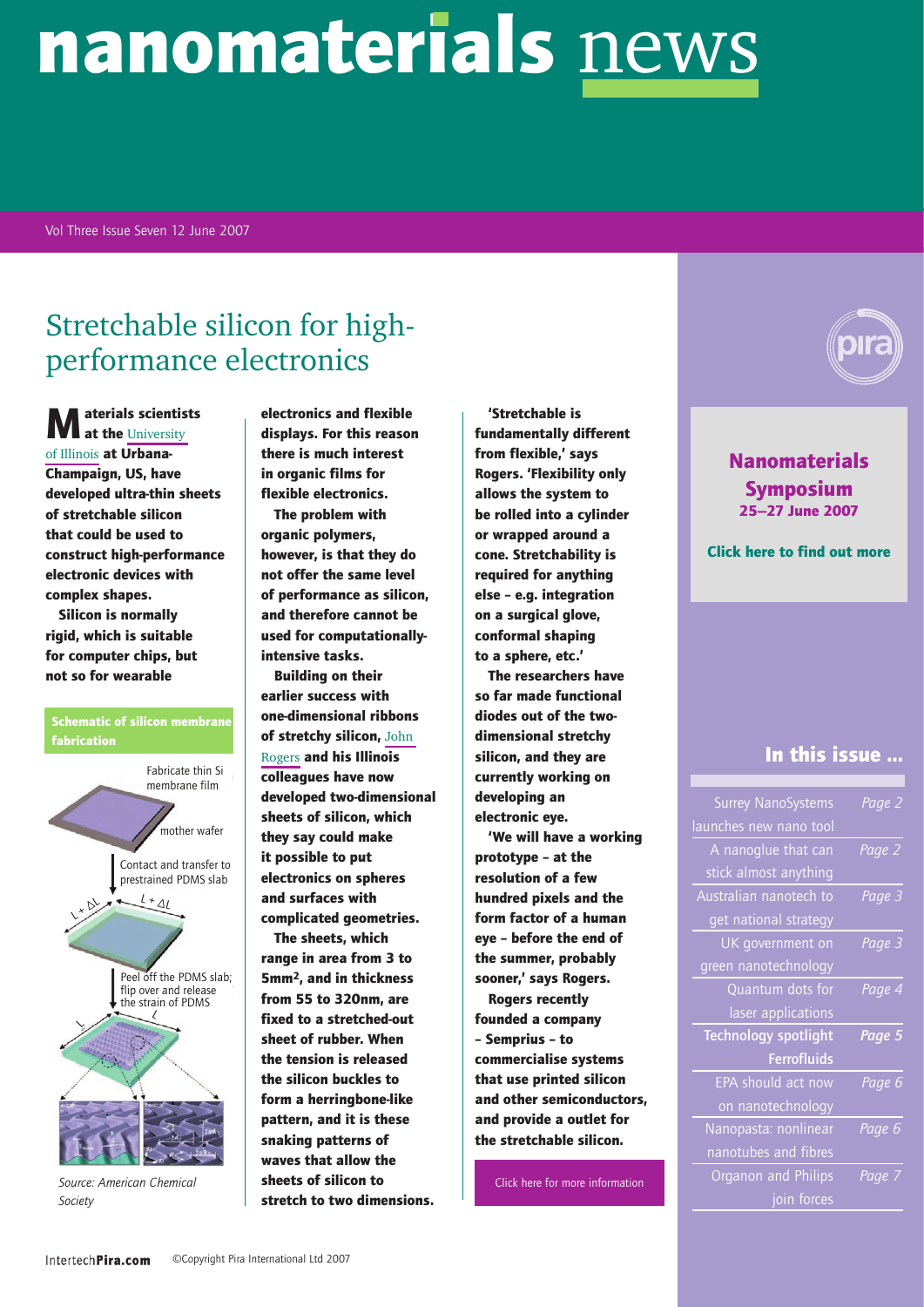

# <span id="page-1-0"></span>Surrey NanoSystems launches new carbon nanotube growth tool

[Surrey NanoSystems](http://www.surreynanosystems.com/) – a  $\bigcup$  joint venture between the University of Surrey's [Advanced Technology Institute](http://www.ati.surrey.ac.uk/) and [CEVP](http://www.cevp.co.uk) – is launching what it claims is the most versatile tool for carbon nanotube fabrication ever produced.

Called [NanoGrowth](http://www.surreynanosystems.com/nanogrowth.htm)  [1000n](http://www.surreynanosystems.com/nanogrowth.htm), the new hardware is designed for chemical vapour deposition (CVD) and plasma-enhanced CVD (PECVD) processing at temperatures in the

450–1,000 oC range, as well as nanotube growth at lower temperatures.

Features of NanoGrowth 1000n include an ultra-high purity gas delivery system, and flexible closed-loop control that allows users to define target tolerances in order to achieve high levels of repeatability during all phases of the process. Hardware modularity allows the tool to be expanded and configured

NanoGrowth1000n



*Source: Surrey NanoSystems Ltd*

to meet users' specific fabrication requirements.

Processing options include inductively coupled plasma (ICP) techniques, dual sputter sources for catalyst deposition, and modules such as an automated wafer transport load/lock system, integrated etching capability, and a PECVD module for deposition of thin-film siliconbased materials.

'The NanoGrowth 1000n system was developed with the aim of applying strict design rigour while delivering flexibility to the end-user,' says Guan Yow Chen, chief scientist at Surrey NanoSystems. 'At this point, the NanoGrowth series is the first to provide the end user with the means to adapt the hardware to their ongoing research work.'

NanoGrowth 1000n is managed via touch-screen SCADA (supervisory control and data acquisition) software, which uses MIMIC displays of the system to provide fine control over all stages of the process. The system comes with a number of ready-to-use software templates that may be adapted by users for their own applications.

Surrey University researchers have in recent years been working on low-temperature growth of carbon nanotubes, and Chen took over the work with the aim of developing a CMOScompatible process. In

2003, Chen started working with Ben Jensen at CEVP on developing hardware for the ATI's PECVD system, and in 2006 Surrey NanoSystems was formed.

#### <span id="page-1-1"></span>Nanoglue that sticks almost anything together developed

Researchers at the Rensselaer<br>Relytechnic Institute in New York, US, have developed an adhesive that can bond materials that do not normally stick together.

 The glue material, which is based on self-assembling nanoscale chains, is not new, but a new modification dramatically enhances its stickiness and heat resistance.

The material – mercapto-propyltrimethoxysilane – is normally highly susceptible to heat and degrades when exposed to high temperatures. The modified glue is inexpensive to make, and its molecular bonds strengthen when exposed to heat.

[Ganapathiraman Ramanath's](http://www.rpi.edu/dept/materials/GR/) team sandwiched a nanolayer of the material between thin films of copper and silica, thinking that the extra support would help strengthen the nanolayer's bonds and boost its adhesive properties.

When exposed to heat, the middle layer of the sandwich did not break down, and the nanolayer's bonds became stronger when exposed to temperatures above 400°C. Repeated testing confirmed that heating the sandwiched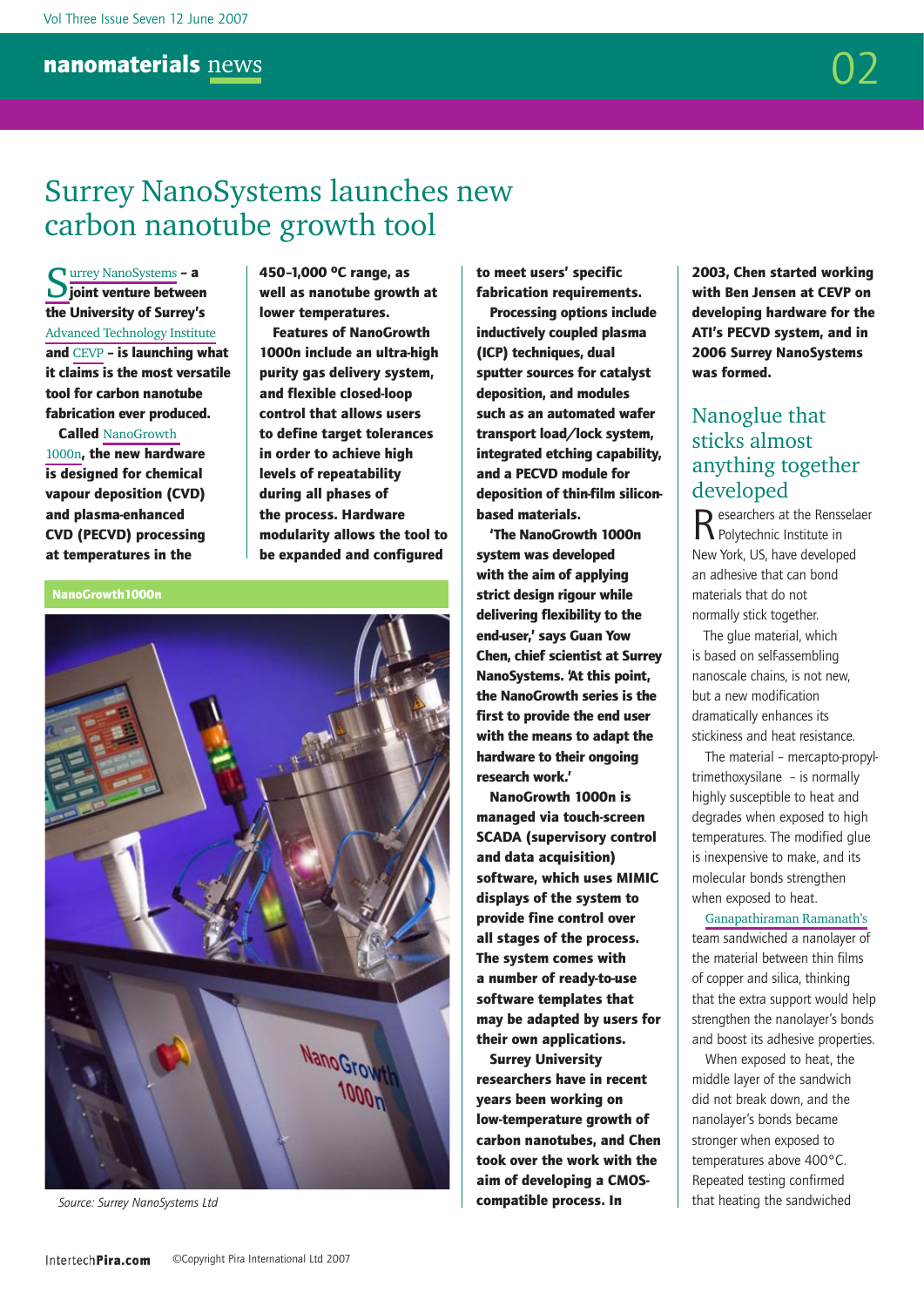nanolayer increases its interface toughness by five to seven times.

In integrated circuits, copper current carriers do not adhere well to silicon-oxide-based insulators, and copper atoms mix rapidly with silicon oxide, adversely affecting device reliability and performance. A common practice is to separate the metal and insulator with a 10–15 nm layer of tantalum metal or one of its compounds. This prevents atomic intermixing, but takes up valuable space.

'Our solution obviates these disadvantages,' says Ramanath. 'It is easy to form continuous layers of the molecules – they assemble by themselves in an organised formation. We can obtain adhesion strengths at least as high as can be obtained by earlier solutions, but using much

thinner molecular layers that are also cheaper to begin with.'

Ramanath adds that many venture firms have expressed interest in the technology, and he and his colleagues may spin off a company to exploit the research findings. In either case, the focus will be on developing technology solutions rather than releasing new products.

> [Click here for more about](http://www.nature.com/nature/journal/v447/n7142/abs/nature05826.html) [the research](http://www.nature.com/nature/journal/v447/n7142/abs/nature05826.html)

#### <span id="page-2-0"></span>Australian nanotech to get new national strategy

ustralia's nanotechnology industry is set to benefit from new public investment to the tune of AUS\$21.5 million (€13.3 million) over four years,

A new method allows a self-assembled molecular nanolayer to become a powerful nanoglue by 'hooking' together any two surfaces that normally don't stick well



*Source: Rensselaer/Ganapathiraman Ramanath*

and a national strategy along the lines of those implemented in other countries.

Announced recently by prime minister John Howard and industry minister Ian Macfarlane, the Australian National Nanotechnology Strategy is intended to draw together industry, researchers and regional governments to capture the benefits of nanotechnology for Australia.

Specific actions include the establishment of a nanometrology capability at the country's National Measurement Institute, and addressing health and safety, regulation and standards issues. The strategy will provide targeted assistance to business associations, and a community and industry consultation and education programme. It will also facilitate Australian participation in international nanotechnology policy forums.

'The strategy will help Australia capture the benefits of nanotechnology while effectively addressing community interest about health, safety and the environment,' says Patrick Dessi, a manager in the Australian Office of Nanotechnology, which is part of the Ministry of Industry, Tourism and Resources.

Part of the Australian government's AUS\$1.4 billion Industry Statement, the strategy includes an extension to the existing 175% tax concession for R&D investment. This will allow companies to claim the tax concession for projects undertaken in Australia, even if

the intellectual property is held offshore. The move is intended to attract overseas investment into the Australian nanotech sector.

Australia's existing nanotech capability includes over 40 projects funded by the country's national science agency, CSIRO, and universities, and some 65 commercial entities whose activities are supported by AusIndustry innovation programmes. Over the last three years there has been a threefold increase in the number of companies involved in the nanotech sector, and it is estimated that nanotechnologyrelated processes, products and services could be worth AUS\$50 billion in the next decade.

[Click here for more information](http://www.industry.gov.au/content/itrinternet/cmscontent.cfm?objectID=E2FE4F8A-4E44-4785-A6A01BE137E0E524&CFID=8362285&CFTOKEN=12327309)

#### <span id="page-2-1"></span>UK government on environmentallybeneficial nanotechnologies

The British government's<br>
Department for environment, food and rural affairs ([Defra](http://www.defra.gov.uk/environment/nanotech/)) has published a report focusing on nanotechnologies that may prove to be environmentally beneficial.

In the Defra [study](http://www.defra.gov.uk/environment/nanotech/policy/pdf/envbeneficial-report.pdf), five nanotechnology applications are looked at in detail. It is claimed that in these particular areas, the use of nanotechnology could contribute to a reduction in greenhouse gas emissions in the UK of up to 2% in the near term, and 20% by 2050.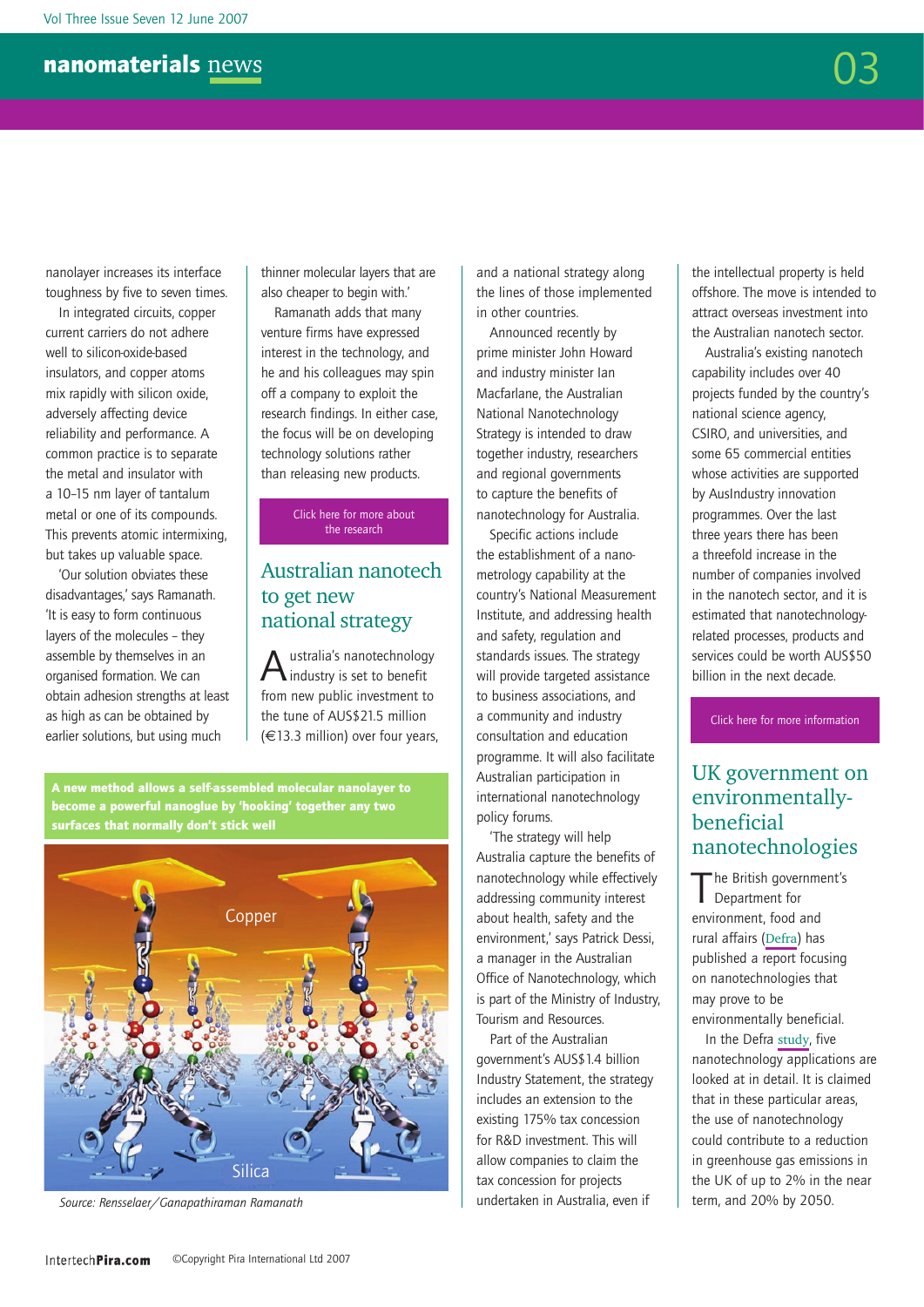'The purpose of the study is to identify and examine nanotechnology applications which could contribute to the reduction of greenhouse gas emissions,' says Defra spokesman Steve Morgan. 'Our consultants were tasked to consider both the feasibility of these applications, and any obstacles which might impede or prevent their adoption.'

Fuel additives – Nanoparticle additives could increase the efficiency of diesel engines by around 5%, which would result in a maximum saving of 2–3 megatonnes per year of  $CO<sub>2</sub>$ equivalent ( $CO<sub>2</sub>e$ ).

Solar cells – High prices are inhibiting widespread adoption, but nanotechnology may lead to cost savings. If solar generation were to meet 1% of the UK's electricity demand, around 1.5 MT CO<sub>2</sub>e per year could be saved.

Hydrogen economy – Using current methods of hydrogen generation, 79 MT per year of  $CO<sub>2</sub>e$  could be saved. Nanotechnology could improve the efficiency of hydrogen fuel cells, but widespread adoption is estimated to be decades away.

Electricity storage – Despite recent advances, there remain major issues surrounding battery charging times. The use of nanotechnology may improve the situation, and, with the current energy mix, maximum savings of 42 MT per year of  $CO<sub>2</sub>e$  could be realised.

Insulation – Cavity and loft insulation is cheap and effective, but solid-walled buildings make

up approximately one third of the UK's housing stock. Nanotechnology may provide a solution that results in a maximum saving of 3 MT per year of  $CO<sub>2</sub>e$ .

Some of the findings and recommendations of the Defra study echo those of last year's Stern Report, but the more optimistic figures rely on predictions of technological breakthroughs that may or may not occur.

#### <span id="page-3-0"></span>Quantum dots for laser applications

S cientists at the Los<br>
S Alamos National Laboratory in New Mexico, US, have created a new type of quantum dot nanocrystal that can be used as a lasing material.

The new nanocrystal is a so-called 'soft' optical material that can be easily processed in solution, thereby providing flexibility for laser design. Potential applications include optical interconnects in microelectronics, lab-on-a-chip devices, telecommunications and quantum information processing.

Semiconductor nanocrystals have excellent light-emission properties, but achieving sufficient optical amplification for lasing has proved problematic. The reason for this is that the nanocrystals generally require at least two excitons – or electron-hole pairs – which are the precursors for light emission. Owing the crystals' tiny size, however, the

excitons transfer energy to each other and decay before optical amplification can occur.

What [Victor Klimov](http://quantumdot.lanl.gov/pages/Staff/Victor.html) and his Los Alamos colleagues have done is demonstrate a practical approach for obtaining optical gain with single-exciton materials. They manage this using nanocrystals with cores and shells made from different semiconductor materials, arranged in such a way that electrons and holes are physically isolated from each other.

The crystals have cadmium sulphide cores and zinc selenide shells. 'To ensure a high quantum yield in the final product, the interface between the core and the shell should be as smooth as possible,' says Sergei Ivanov, who was

responsible for the nanocrystal synthesis. 'Chemistry-wise, the synthesis should be easily scalable, since neither of the two stages (core synthesis and shell deposition) require fast injections.'

Klimov adds: 'The next step in our research will be the demonstration of continuouswave lasing using type-II nanocrystals. Eventually, we hope that this approach will also allow the realisation of pumping via electrical injection.'

Commercialisation remains some way off, as more work is required to improve the quality of the nanocrystals and the reproducibility of the synthesis procedures. In the meantime, the researchers have filed a patent on the subject of singleexciton lasing.



Schematic of a quantum dot nanocrystal with a cadmium sulphide

*Source: Sergei Ivanov, Los Alamos National Laboratory*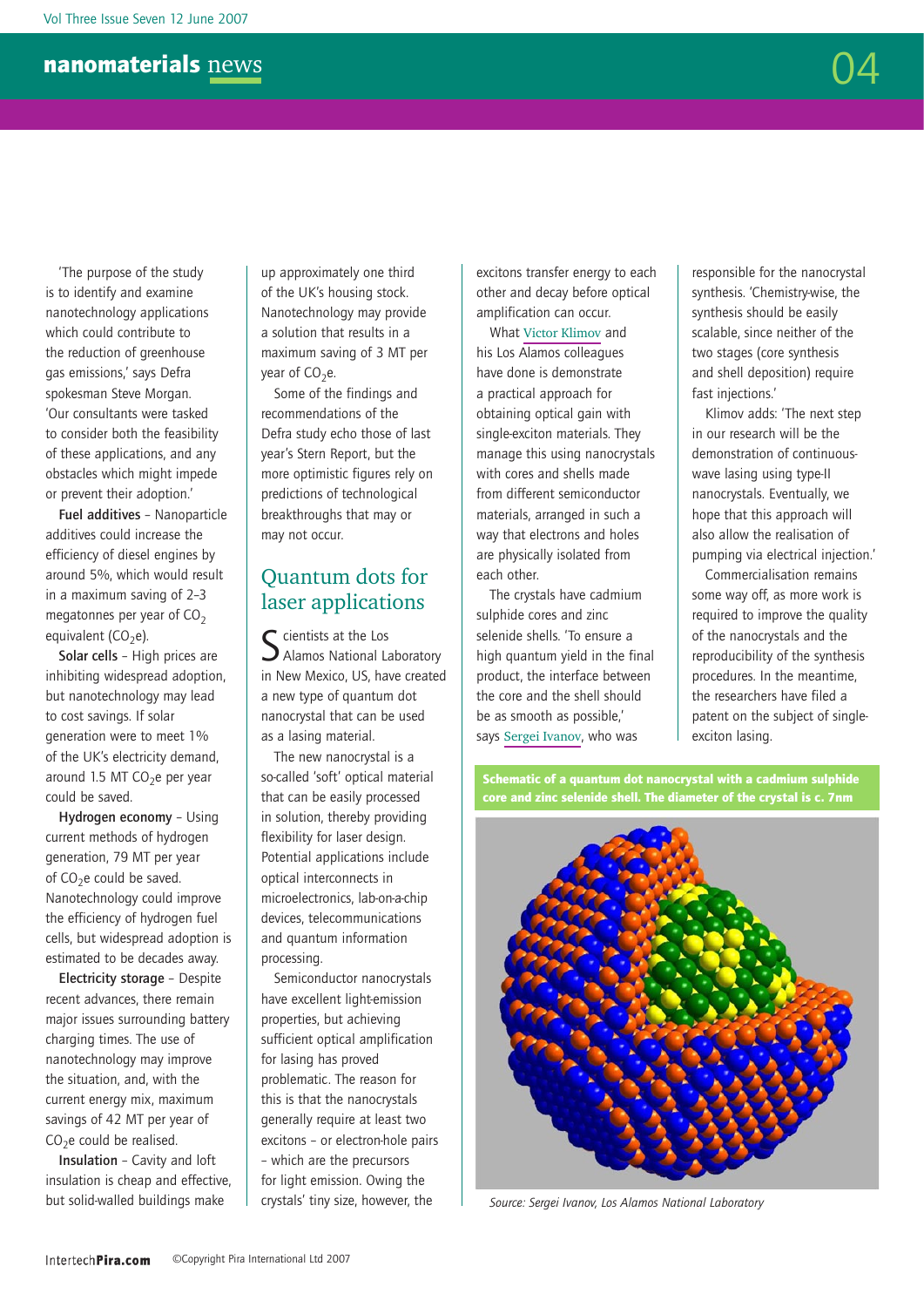Friction reduction and damping are common applications of ferrofluids in automotive and heavy industry?  $\bigg)$ 

#### <span id="page-4-0"></span>Technology spotlight

### On the brink Ferrofluids are poised for adoption in many new applications

 $A$ now well-established class of engineered nanomaterials is  $f_{\text{ferrofluids}}$ . Known also as  $_{\text{magnetorheological fluids}}$ , ferrofluids are liquids that become strongly polarised in the presence of a magnetic field. Ferrofluids are composed of magnetic particles typically of order 10nm suspended in a carrier liquid such as an organic solvent or water. The particles are coated with surfactants to prevent agglomeration and facilitate dispersion in the liquid.

Applications of ferrofluids are many and various. They are, for example, used to create hermetic seals in pumps and the spinning shafts of computer disk drives. Ferrofluids are also used as a liquid coolant in loudspeaker coils.

Friction reduction and damping are common applications of ferrofluids in automotive and heavy industry, and there is now interest in the use of ferrofluids as seismic dampers in buildings. In the aerospace and defence sectors, ferrofluids are used in radar absorbing paints, and fabrics that turn into body armour at the flick of a switch. Biomedical applications include tumour targeting and drug delivery.

A striking visual example of the behaviour of ferrofluids can be seen in a [video](http://www.kodama.hc.uec.ac.jp/spiral/) made by Sachiko Kodama and Yasushi Miyajima at the University of Electro-Communications in Tokyo, Japan. This dynamic sculpture makes use of helical iron shapes, an electromagnet and a pool of ferrofluid. A textual description could never do it justice. Watch and be amazed!

Turning now to research developments, [Bruce Finlayson](http://faculty.washington.edu/finlayso/), a chemist at Washington University, US, and his John Hopkins University colleague Kristopher Schumacher, have used fluid dynamics models to study oil-based ferrofluids as the working fluid in electrical transformers. 'Electrical transformers are primarily cooled by natural buoyancy of the working fluid,' says Schumacher. 'Cooling can be significantly increased by substituting the transformer's oil with an oil-based ferrofluid. This additional cooling increases efficiency and/ or allows the size of the equipment to be reduced.' Finlayson and Schumacher are now looking at turbulence in ferrofluid flow, with a view to developing models that can be used in industrial applications.

[Sam Safran](http://www.weizmann.ac.il/fluids/SafranGroup/) at the Weizmann Institute in Rehovot, Israel, is interested in the structure of dilute ferrofluid systems. Safran and his colleagues have conducted experiments with colloidal dispersions,

and shown direct evidence for self-assembled strings and networks in such systems. 'Only recently did our group ask if the chains are finite or form networks,' says Safran. 'The networks have different thermodynamic properties as well as different rheology compared with finite chains.' Safran adds that this phenomenon is a general property of self-assembling systems.

Edinburgh University chemist [Philip Camp](http://homepages.ed.ac.uk/pjc01/) is using Monte Carlo and molecular dynamics simulations of model ferrofluids to try and understand unusual condensation transitions and aggregation mechanisms. 'Computer simulations have been used to provide critical tests of theory,' says Camp. 'For example, we have been able to test theoretical methods for determining the distribution of particle sizes in real ferrofluids; the comparison between theory, simulation, and experiment is now essentially perfect.'

[Markus Zahn](http://lees-web.mit.edu/lees/zahn_m.htm) at the Massachusetts Institute of Technology in Cambridge, US, has been investigating the possibilities of using ferrofluids for pumps, generators, and other nanoscale devices.

Ferrofluid technology is now almost four decades old, millions of devices are produced every year that include magnetorheological fluids, and many new applications are on the horizon. The full potential of ferrofluids has yet to be realised.

A ferrofluid in a magnetic field a showing normal-field instability



*Source: Steve Jurvetson/Wikipedia*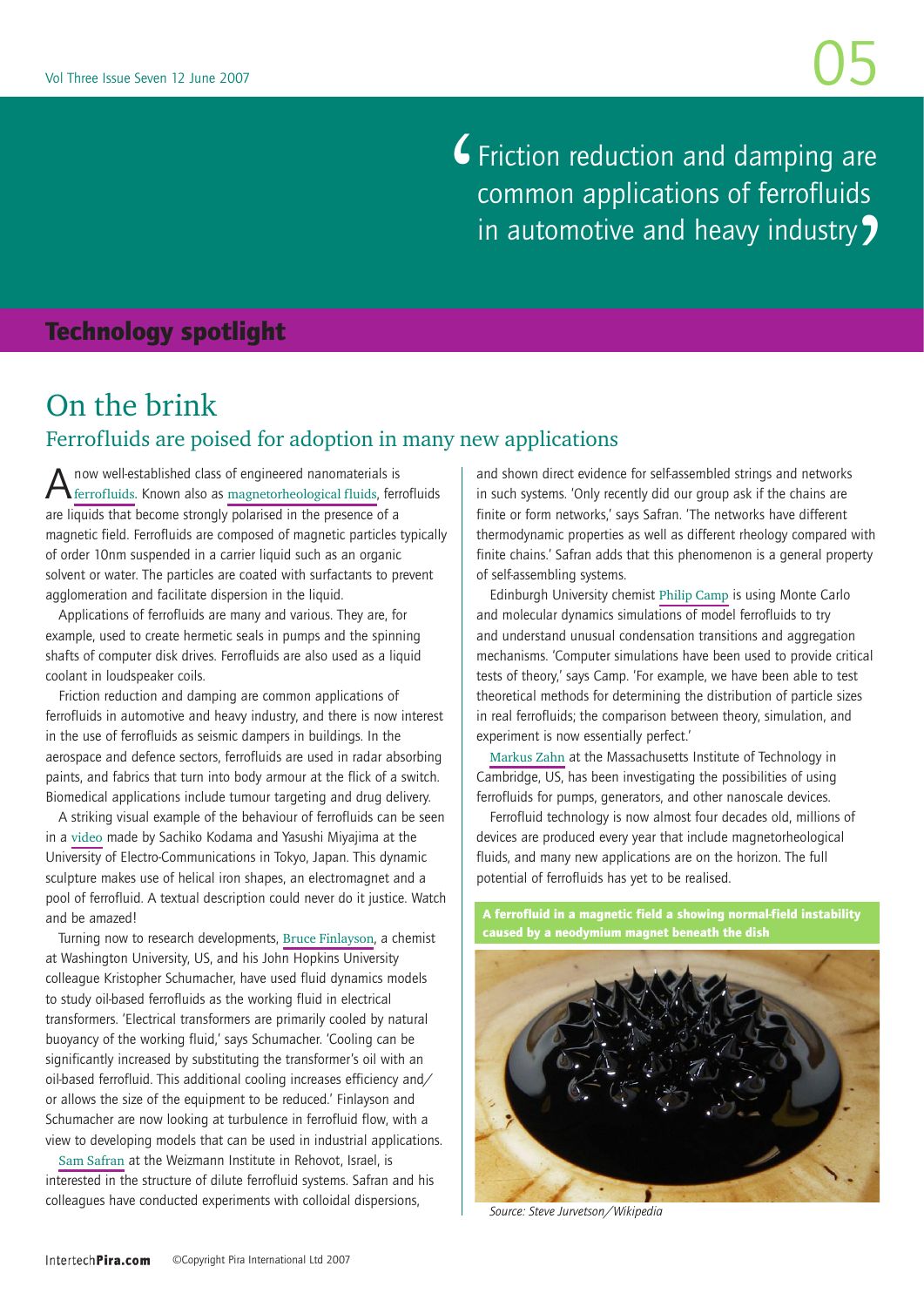## <span id="page-5-0"></span>EPA urged to act now on nanotechnology

I n a [report](http://www.nanotechproject.org/file_download/197) commissioned by the Washington DCbased Project on Emerging Nanotechnologies, former Environmental Protection Agency (EPA) policy expert [J Clarence Davies](http://www.nanotechproject.org/10) examines the agency's role in nanotechnology oversight, considers various ways of dealing with nanotechnology, and puts

forward an action plan for government, industry and other stakeholders.

Developments in nanotechnology provide an opportunity for an oversight system that will be more effective and less intrusive than existing forms of regulation, argues Davies, and nanotechnology can also be a catalyst for the revitalisation of the EPA.

'All regulation is intrusive,' says Davies. 'However, some regulation is excessively intrusive. An example is the Clean Water Act technology-based standards. Rather than setting goals or standards, and leaving it to the manufacturer to decide how best to meet them, the act requires the EPA to prescribe the technology to be used by the manufacturer.'

A better scientific understanding of what characteristics of nanomaterials are associated with what types of ecological and biological behaviour is

required, and Davies feels that not enough effort is being devoted to this. Also, while the definition of 'nano' is rather broad, in the US all chemicals are regulated under the Toxic Substances Control Act (TCSA), and 'chemicals' is a much broader category.

'In the short term (next couple of years) we will have to make do with the TSCA,' says Davies. 'It is conceivable that in the longer term Congress could amend the TSCA to make it an effective oversight instrument, but this will be difficult to make happen politically. It is a very flawed act now.'

Much in his report could also be relevant to the European Union, although Davies points out that a big difference between the EU and US is REACH: the new EU legislation on chemicals. 'It is too early to tell for sure, but my impression is that REACH is much more stringent than the TSCA, and unlike the TSCA it puts the burden of proof on the manufacturer.'

#### <span id="page-5-1"></span>Nanopasta: nonlinear nanotubes and fibres in electronics

L ooking a little like nanoscale pasta twirls, the nonlinear nanotubes and fibres being studied by researchers at the University of California San

Diego (UCSD) and Clemson University in South Carolina have completely different electronic properties from their non-spiralling cousins.

UCSD materials scientist Prab Bandaru, his Clemson colleague Apparao Rao, and their respective research groups are studying these differences in the hope of creating new kinds of electronic components, including switches, logic elements, frequency mixers and inductors.

Bandaru and Rao are working on the controlled synthesis of carbon nanotubes with a variety of shapes through chemical vapour deposition processes. Transmission electron microscopy is then used to perform structural analyses of the nonlinear nanostructures.

It turns out that spiral-shaped nanotubes could prove useful for new kinds of nanoscale

switching and memory storage devices. At the twist in the nanotube helix, the usual hexagonal arrangement of atoms is replaced by pentagonheptagon pairs, and pentagons and heptagons have been shown to have an excess and deficit of charge.

'This "native" charge could be used for intrinsic gating of the structures,' says Bandaru. 'The intrinsic charge could also be used for bistability and hysteresis characteristics, and be used as a memory element.' Another advantage is that the spiral form lends itself to nanoscale inductors. The disadvantages are that the structures are difficult to fabricate and arrange periodically on a scale necessary for commercial electronics devices.

Bandaru is first author of a recent paper in the *Journal of Applied Physics* that outlines



*Source: Prab Bandaru (UC San Diego) & Apparao Rao (Clemson University)*